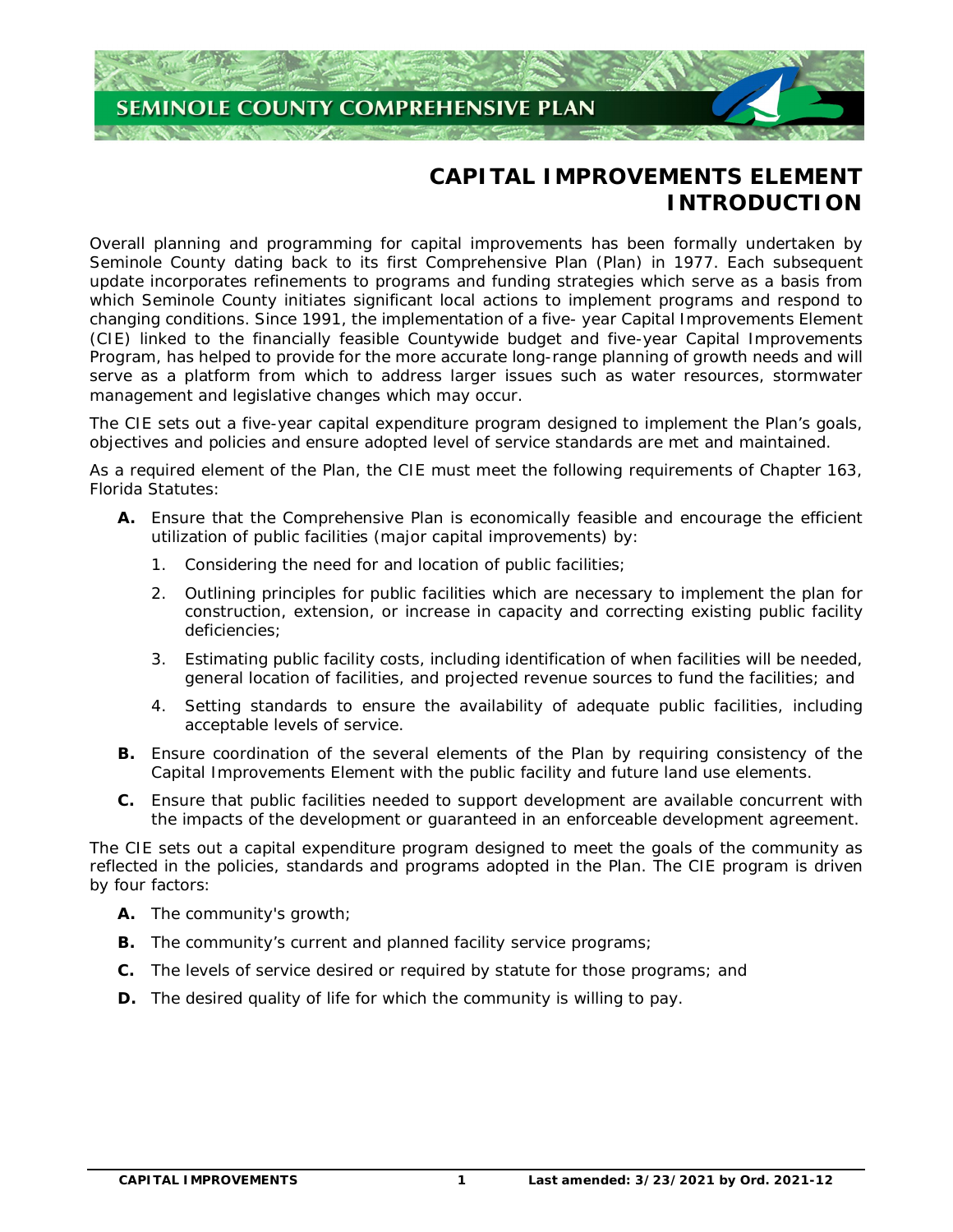

# **COMPLIANCE WITH CHAPTER 163, FLORIDA STATUTES, REQUIREMENTS FOR PUBLIC SCHOOL CONCURRENCY**

 Public School Facilities Element - The County adopted a public school element on January 22, 2008, which added a new set of capital project tables starting with page Exhibit CIE: Facility Program – Public School Facilities. Two new policies have been added as part of the Evaluation and Appraisal Report update of the Comprehensive Plan: Policy CIE 1.13 Seminole County School Board Responsibilities and Policy CIE 3.6 Monitoring of Public School Facilities Level of Service.

 An update to the capital projects list for the element shall be adopted each year as part of the County's annual CIE Update in compliance with the "2007 Interlocal Agreement for Public School Facility Planning and School Concurrency as Amended January 2008". The Seminole County School Board is responsible for annually preparing and providing to the County and each municipality a financially feasible capital projects list for adoption by local jurisdictions.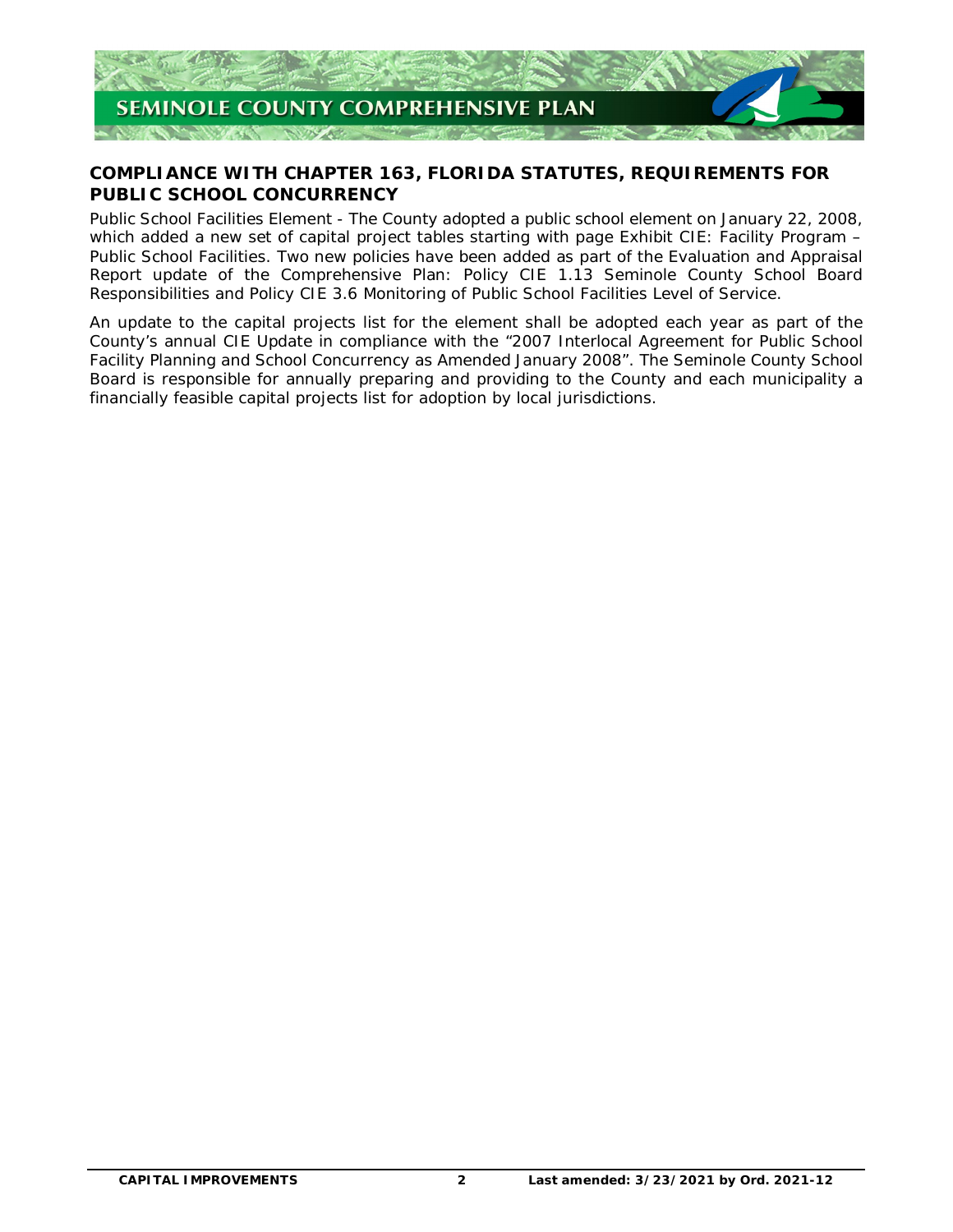

# **CAPITAL IMPROVEMENTS ELEMENT ISSUES AND CONCERNS**

# **ISSUE CIF1 CONSISTENCY WITH OTHER FLEMENTS**

 The Capital Improvements Element's (CIE) five-year capital expenditure program is based upon the findings of the other Plan elements as to:

- **A.** How the local government will manage the land development process so that public facility needs created by previously issued development orders or by future development do not exceed the ability of the local government to fund and provide the needed capital improvements.
- **B.** How policies and procedures for approving development in phases operate to ensure that the public facilities and those related services which are deemed necessary by the local government to operate the facilities necessitated by that development are available concurrent with the impacts of the development.
- **C.** Where facilities will be located so that the CIE may show how the local government will use fiscal policies to direct expenditures for capital improvements (e.g., discouraging development by not investing public capital in floodprone areas).
- **D.** The establishment of criteria for prioritization of improvements, to include elimination of safety hazards and deficiencies, so that the CIE may incorporate such criteria for the evaluation of capital expenditures.

# **ISSUE CIE 2 PLANNING AND FINANCING REQUIREMENTS THE CAPITAL IMPROVEMENTS ELEMENT MUST MEET CERTAIN**

The requirements and corresponding program statements created within the CIE include:

 **A.** How the schedule of capital improvements will maintain adopted level of service standards and meet the existing and future facility needs.

 Facility Improvements/Capacity Summaries have been prepared for each component element of the CIE.

 **B.** Local budget impact (i.e., funding and Operation and Maintenance cost effects) for successful delivery of capital projects.

 Cost impacts, including operating costs, have been projected for each element. The CIE includes policy statements to ensure adequate operations funding to support capital facilities or identification of the funding priority of projects for which funding is not yet available.

**C.** The policies and provisions made for the replacement and renewal of capital facilities.

 Renewal/Replacement is discussed in the projections for each element. The CIE also includes policies to encourage rehabilitation/reuse of existing facilities as a cost-effective alternative to new construction.

- **D.** How the County will manage the issuance of debt, including a projection of debt capacity. Specific debt criteria are:
	- 1. The County will employ comprehensive debt management strategies that establish parameters and provide general direction in the planning and implementation of the County's debt program and promote achievement of agreed-upon financial objectives.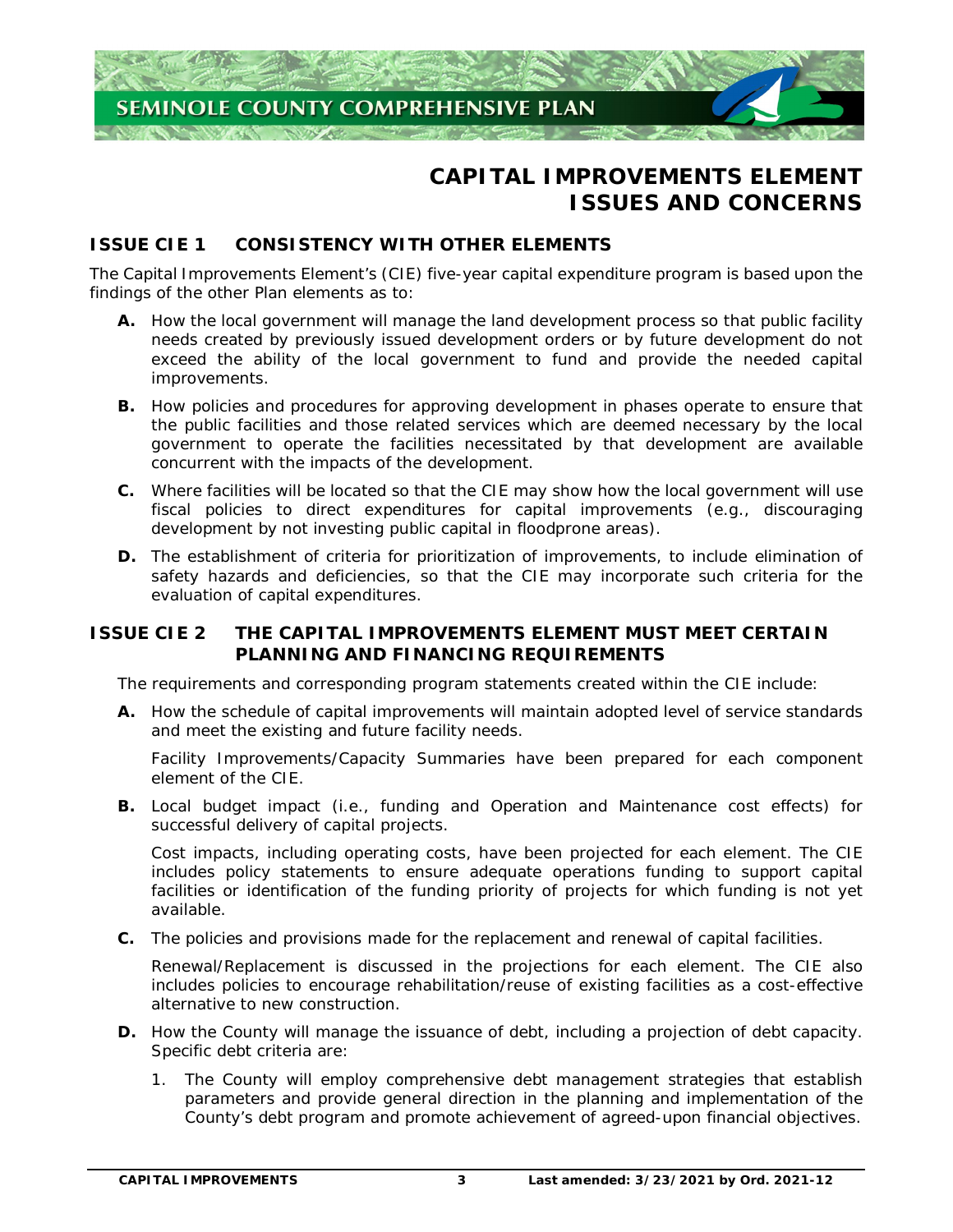

 2. When establishing acceptable levels of debt, the County will consider legal limitations, service levels and other factors affecting long-term operating expenses; debt commitments of other governments who rely on the same tax base; and demographic and economic trends affecting the community.

# **ISSUE CIE 3 FINANCIAL PROJECTIONS**

 The approach and key assumptions used to make financial projections must be comprehensive in nature to address the requirements identified in Issue CIE 2 The Capital Improvements Element must meet certain planning and financing requirements and embody sound methodologies. The approach utilized in developing multi-year financial projections by Seminole County is to:

- **A.** Determine the net available resources (surplus or deficit) in each future year, which would result after providing current year baseline services. Debt service requirements for outstanding obligations are considered baseline, and are projected according to the debt service schedule for each bond issue.
- **B.** Identify and project significant multi-year special programs needed to implement Board of County Commissioners intent expressed during the most recent adopted annual budget.
- **C.** Identify and project future capital and operating costs generated by the requirements of:
	- 1. The CIE;
	- 2. Other Comprehensive Plan policies; and
	- 3. Non-Comprehensive Plan/Basic growth needs.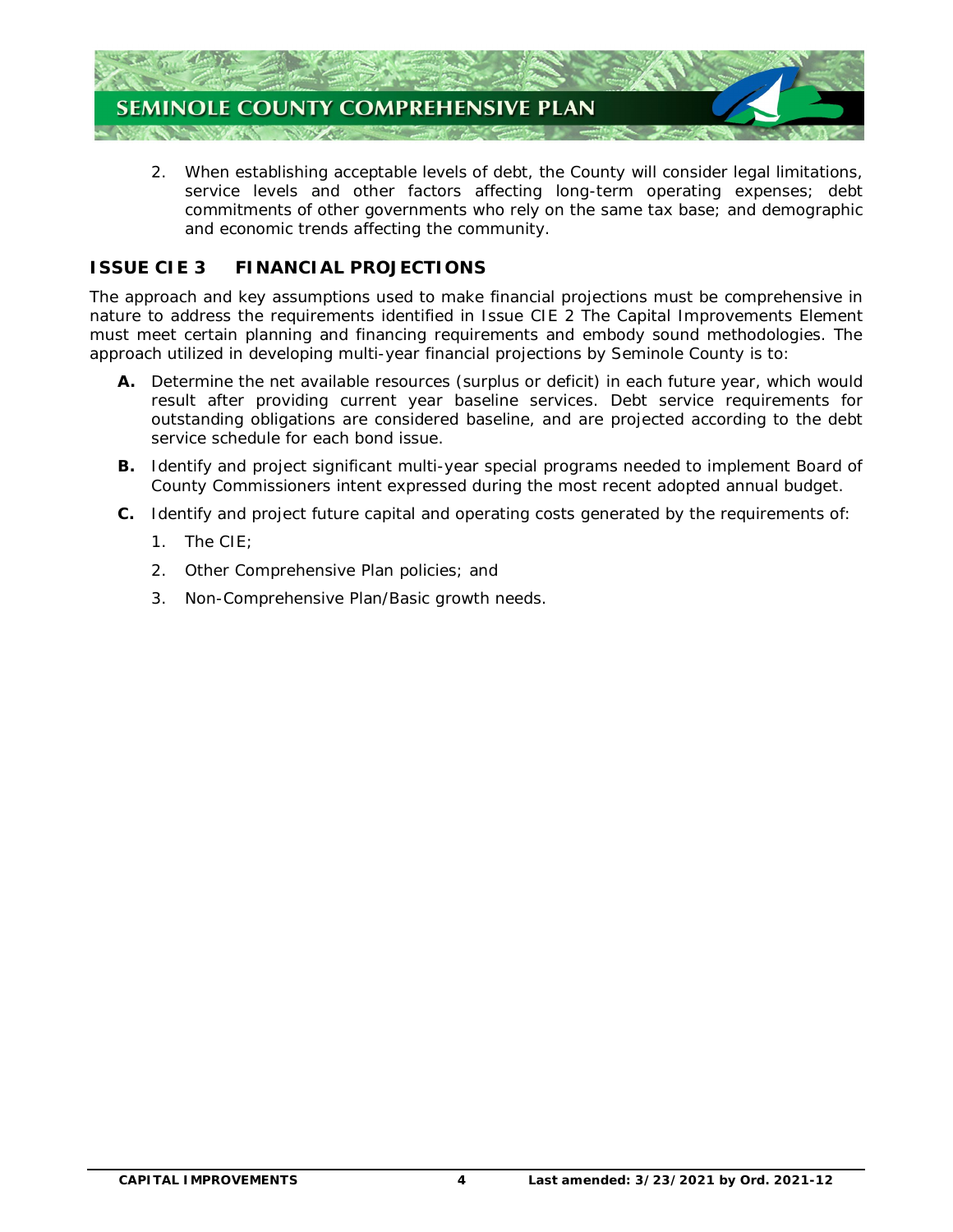

# **CAPITAL IMPROVEMENTS ELEMENT GOALS, OBJECTIVES, AND POLICIES**

# **GOAL**

 Implement a capital planning program that provides and maintains in a timely, efficient, and fiscally prudent manner public facilities and services which protect the public health, safety and welfare; adequately serve existing and new development; are consistent with Seminole County's future land use plan; achieve and maintain adopted facility levels of service and mobility strategies; maintain the existing infrastructure; and minimize public costs.

# **OBJECTIVE CIE 1** ADOPTION AND UPDATE OF CAPITAL IMPROVEMENTS **ELEMENT**

 The Capital Improvements Element shall be used to guide the programming and implementation of public facility improvements to correct existing deficiencies, repair and replace worn out or obsolete facilities and to accommodate previously approved and new growth in an efficient, cost effective, and timely manner.

# **Policy CIE 1.1 Strategies within the Dense Urban Land Area/Transportation Concurrency Exception Area County Responsibility for Maintaining Level of Service and Mobility**

 The Capital Improvements Element (CIE) shall include an annual schedule of the capital improvements for which Seminole County has fiscal responsibility to maintain the level of service standards adopted in the public facility elements of the Comprehensive Plan and to support mobility strategies identified in the Transportation Element (see Exhibit CIE: Facility LOS – All Facilities and Mobility Strategies at rear of element). With respect to mobility within the Dense Urban Land Area/Transportation Concurrency Exception Area, the County shall annually evaluate whether conditions that trigger the need to alter quality/level of service standards (as identified in the Transportation Element) have been achieved. If so, necessary improvements shall be included in capital or operating budgets and within the CIE.

# **Policy CIE 1.2 Annual Review and Update**

 The Capital Improvements Element shall concentrate on the first five years of capital needs, shall be financially feasible and shall be reviewed and updated annually (see five (5) year capital schedules of improvements for each facility element in the Exhibits Section at the rear of this element).

# **Policy CIE 1.3 Florida Department of Transportation Capital Projects**

 The schedule of capital improvements shall recognize as financially feasible the transportation projects within Seminole County included in the first three years of the adopted five-year Florida Department of Transportation work program.

## **Policy CIE 1.4 Capital Improvements Element Amendments**

 A Plan amendment shall be required to eliminate, defer, or delay construction of any road or mass transit facility or service which is needed to maintain the adopted level of service standard and which is listed in the five-year schedule of improvements.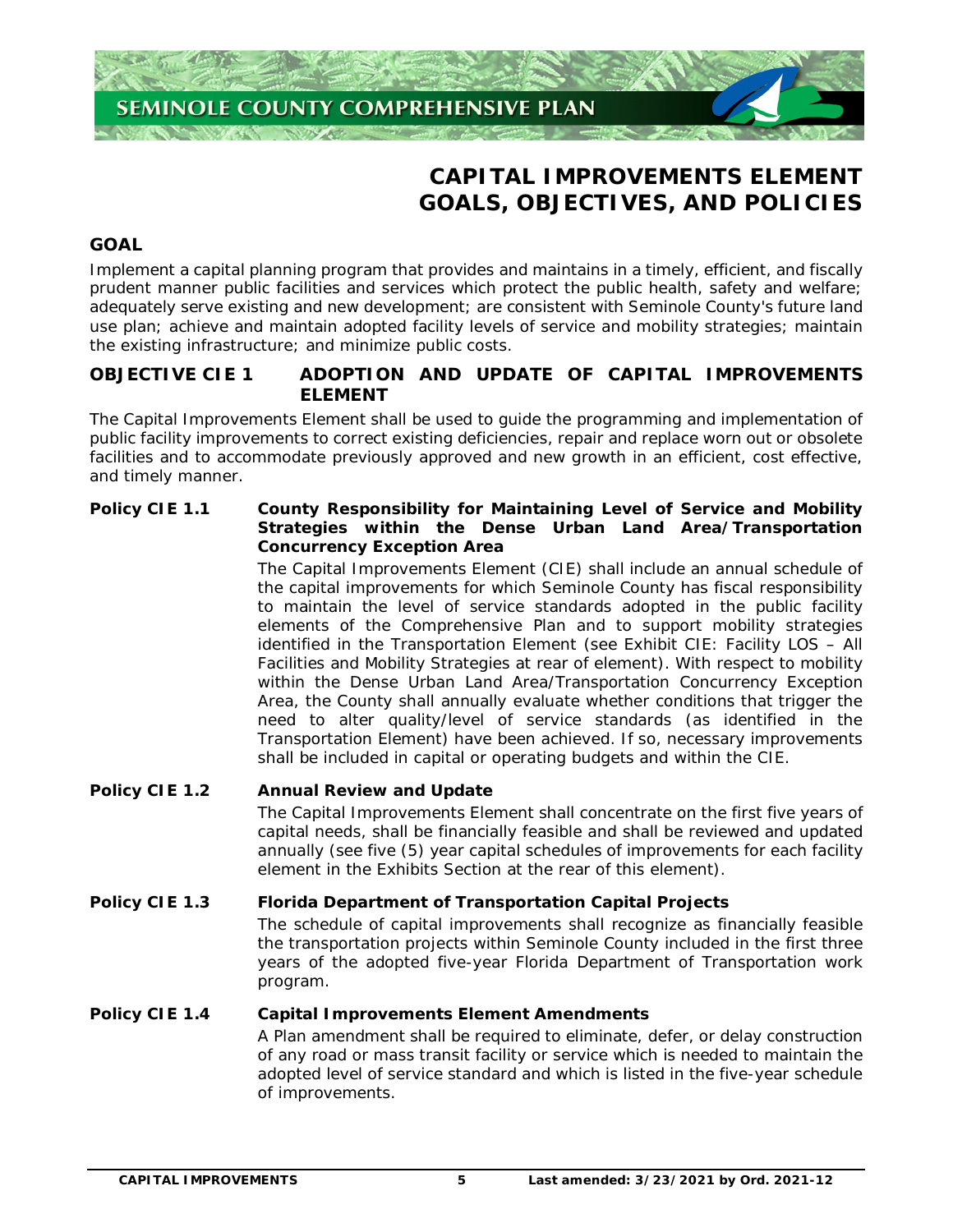

# **Policy CIE 1.5**  The schedule of capital improvements shall be based upon the future land use and public facility elements of the Comprehensive Plan and shall be consistent with all other elements of this Plan. **Capital Improvements Element Consistency with Other Elements**

# **Policy CIE 1.6**  Adoption of annual budgets shall include a specific capital budget, which shall implement adequate funding sources and be consistent with the Capital Improvements Element. **Coordination with Annual Budgets**

# **Policy CIE 1.7** Provisions to meet Committed Development Needs

 Each major update of the County's socio-economic data, analysis and projections shall include a review of the assumptions, projections and provisions made to serve committed (previously approved) development, including an itemization of existing committed developments. An ongoing update of committed development needs shall be achieved through the use of reports generated by the Concurrency Management System.

# **Policy CIE 1.8 Criteria for Public Capital Expenditures**

 The County shall evaluate capital projects for inclusion into the Capital Improvements Element schedule of projects, using as a guide the degree of compliance with the following criteria:

- **A.** Elimination of public health and safety hazards;
- **B.** Replacement or rehabilitation of facilities and the elimination of existing capacity deficiencies necessary to maintain level of service standards;
- **C.** Necessity for compliance with statutory or regulatory requirements;
- **D.** Provision of capacity for redevelopment and new development, based upon projected growth patterns;
- **E.** Coordination of improvement programs with State agencies, such as the St. Johns River Water Management District, that provide facilities within Seminole County;
- **F.** Provision of capacity within service areas and urban centers established in the facility elements of this Plan;
- **G.** Compliance with and support of locational policies established in the Future Land Use, public facilities, and other elements of this Plan;
- **H.** Improved efficiency/cost-effectiveness of County operations; and
- **I.** Cost impacts to annual operating budgets.

## **Policy CIE 1.9 Provisions for Renewal/Replacement**

 Each annual review and update of the Capital Improvements Element (CIE) shall include a review of the assumptions, projections, needs, and considerations for appropriate and timely renewal and replacement of existing facilities, using as a guide the following criteria:

- **A.** Evaluations of actual operating condition and useful life;
- **B.** Maintenance or enhancement of the operational capacity of public facilities, including opportunities for deficiency correction;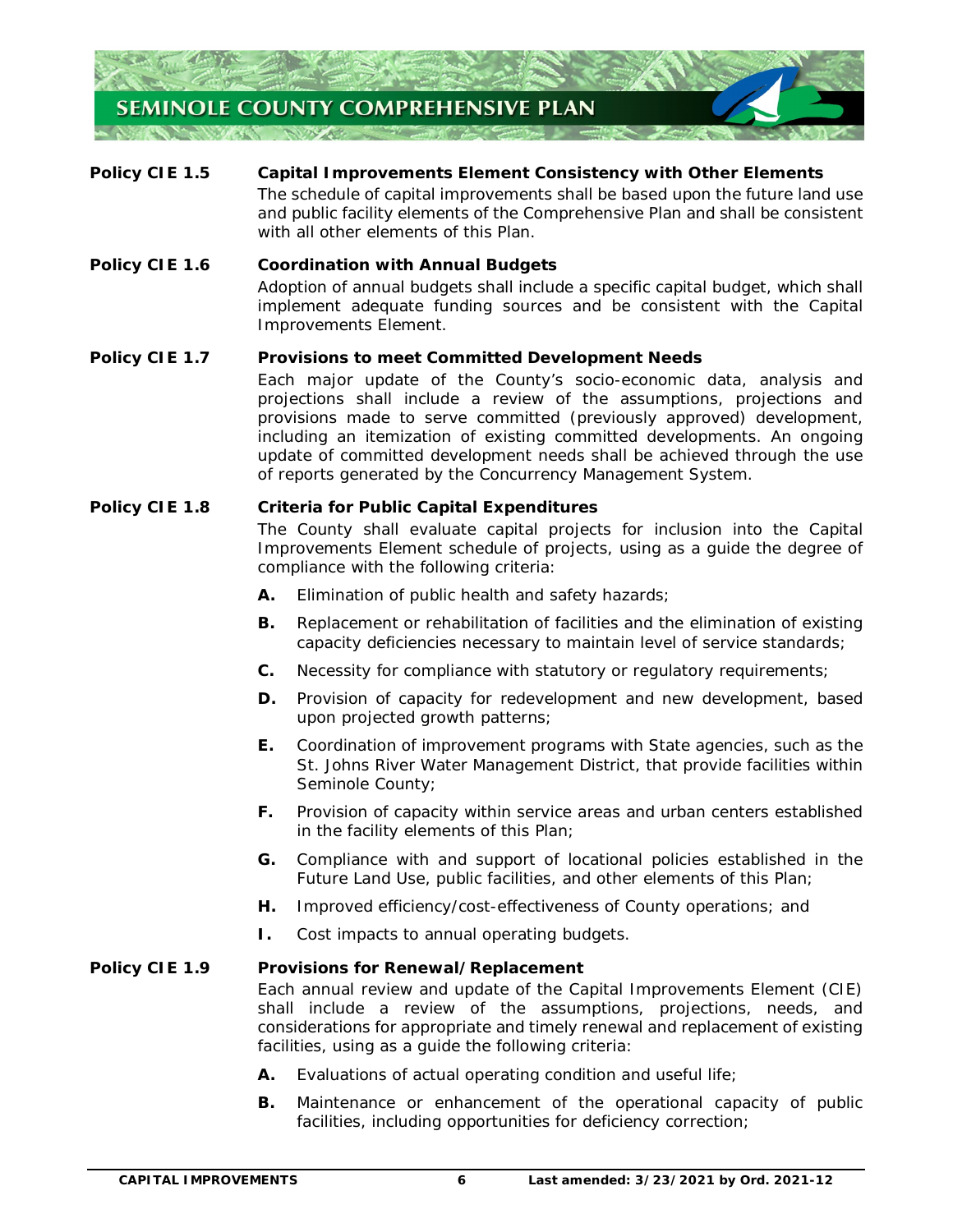

- Compliance with and established in the public facility elements of this Plan; **C.** Compliance with and support of renewal/replacement policies
- **D.** Maintenance or improvement of operating cost-effectiveness/efficiency;
- **E.** Maintenance or enhancement of services through opportunities to incorporate improved technology and materials; and
- **F.** Opportunities for future fiscal efficiencies through such activities as reuse of existing facilities, renewal/rehabilitation to extend useful life, and spreading major periodic renewal/replacement cost burdens over time.

 These provisions for renewal/replacement shall be incorporated in the CIE and implemented through annual budget adoptions.

# **Policy CIE 1.10 Prioritizing and Funding of Capital Improvements Projects**

 The County shall identify necessary Capital Improvements, identify funding sources for those improvements, and identify the priority for funding of those for which funding is not yet available.

- **A.** If funding resources are insufficient to complete projects needed during the CIE's five-year planning period, the County shall identify the priority of the project(s) for funding and may consider options to address this issue including the following: Seeking grant funding from State or Federal funding authorities; considering public/private partnerships to fund improvements; increasing the rates of current revenue sources or implement other available sources such that the schedule of capital improvements is adequately funded in each year; and/or
- **B.** Require that proposed developments whose service demand cannot be met to phase the development plan until such time that capital projects can be completed and ensure that the development provides for its fair share of any capital costs; and/or
- **C.** Amend the Future Land Use, Capital Improvements Element and public facility elements, modify level of service standards, and/or modify the schedule of capital improvements, as appropriate and necessary, such that internal consistency of the Comprehensive Plan is maintained.

# **Policy CIE 1.11 Funding of Public Transportation Services**

 The Board of County Commissioners shall, at its discretion and in accordance with law, make use of fuel tax revenues and other legal revenue sources for the purpose of funding public transportation capital, operations and maintenance as identified in the Seminole County Comprehensive Plan Capital Improvements Element (CIE). Such revenues may be expended for the public transportation services identified in the CIE including but not limited to capital facilities, operations and maintenance. These services may be provided directly by the County or may be contracted for through public or private service providers.

# **Policy CIE 1.12 Maintaining Consistency with Water Supply Facilities Work Plan**

 The County shall include in its annual update of the County's five (5) year capital improvements schedule the first five (5) years of the Ten-year Water Supply Facilities Work Plan (which is adopted by reference in the Potable Water Element), capital improvement schedule to ensure consistency between the Potable Water Element and the Capital Improvements Element as shown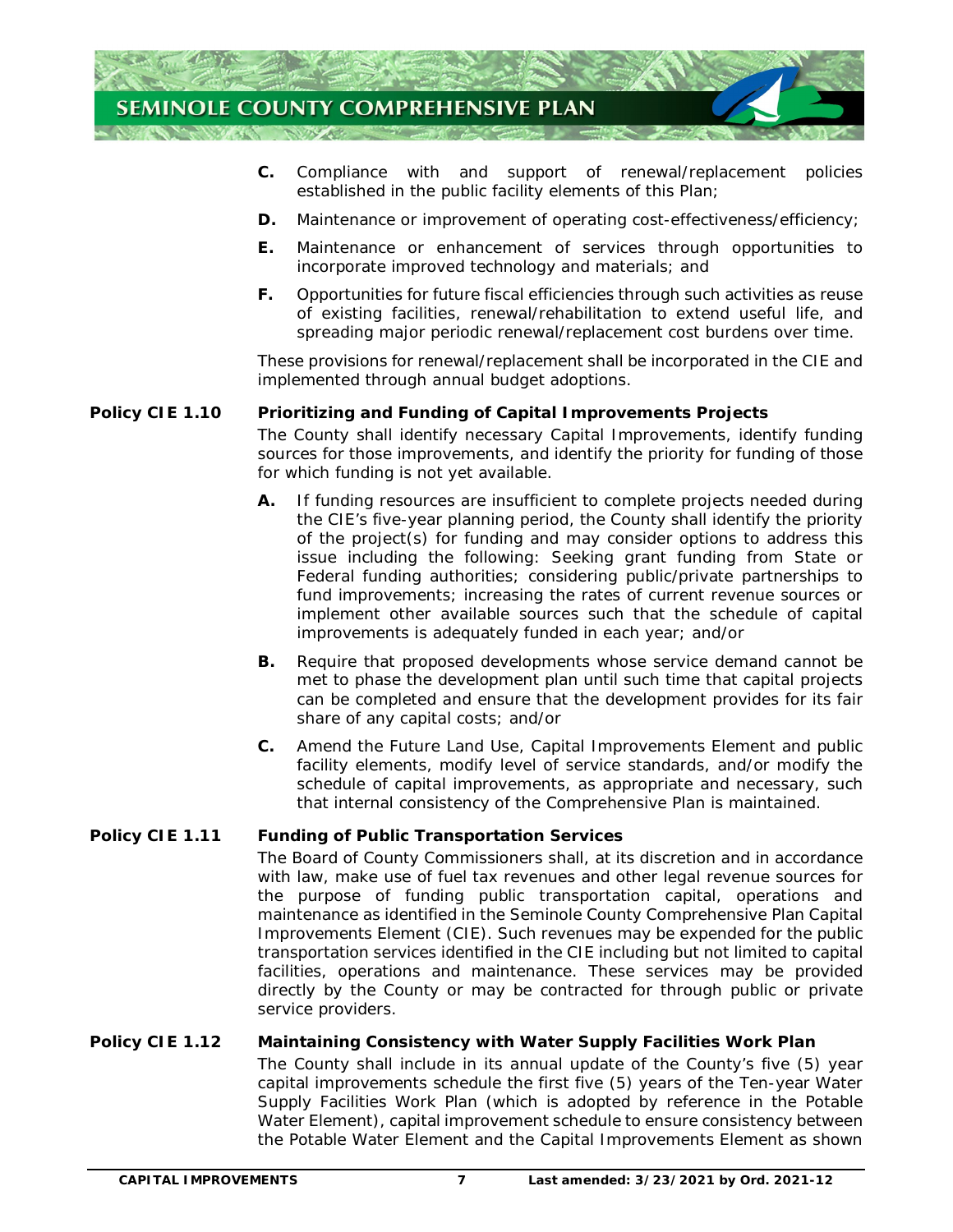

 in CIE Exhibit *2017 10-Year Water Supply Facilities Work Plan 5-Year Capital Improvement Schedule*.

### **Policy CIE 1.13 Seminole County School Board Responsibilities**

 The Seminole County School Board (School Board) shall be responsible for annually providing a schedule of capital improvements that the Board of County Commissioners (Board) shall recognize as being financially feasible and necessary to maintain the level of service standards detailed in the "2007 Interlocal Agreement for Public School Facility Planning and School Concurrency as amended January 2008" and adopted by the Board on January 22, 2008. The schedule provided will be incorporated into the County's annual Capital Improvements Element Update. Funding for the school projects shall be the responsibility of the School Board.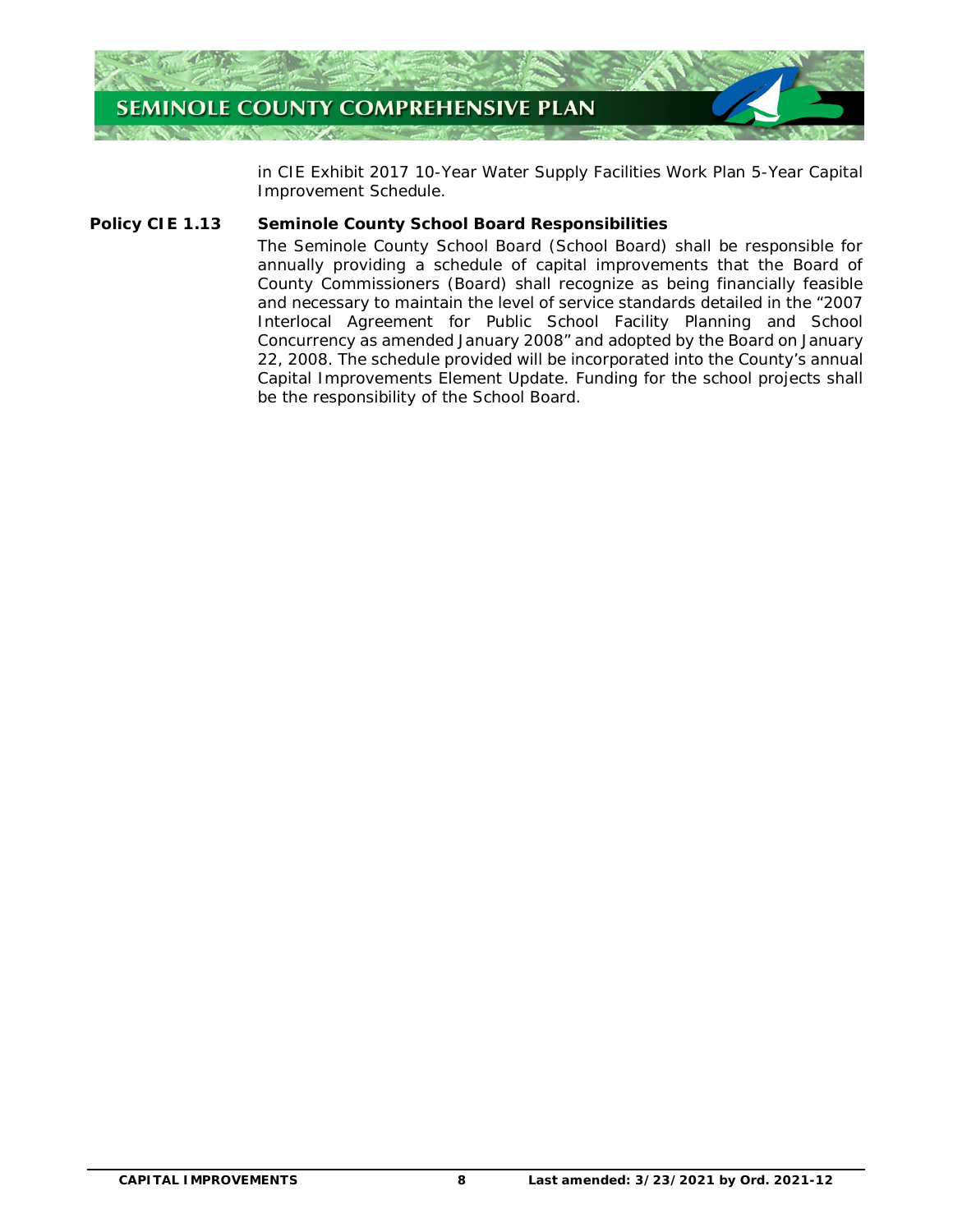

# **OBJECTIVE CIE 2 CAPITAL IMPROVEMENTS PROGRAM**

 The County shall use the Capital Improvements Program (CIP) process for the update and refinement of multi-year projections of fiscal resources such that a financially feasible schedule of capital improvements is maintained.

# **Policy CIE 2.1 Multi-Year Projections**

 The Capital Improvements Program shall establish the schedule and process for regular, periodic evaluation and updating of multi-year financial projections and of fiscal policies, practices and strategies for all County programs, services and facilities.

# **Policy CIE 2.2 Improvements Program Consistency of the Capital Improvements Element with the Capital**

 The adopted Capital Improvements Element shall be consistent with the Capital Improvements Program and shall be implemented through annual budget adoptions.

# **Policy CIE 2.3 Policy CIE 2.3 Multi-Year Fiscal Management**

 The Capital Improvements Program shall embody and be consistent with the following:

- **A.** Maintenance of existing infrastructure, including renewal/replacement of worn-out facilities and rehabilitation/reuse of existing facilities, shall be specifically projected and funding identified;
- **B.** Debt obligations shall be specifically identified and projected to ensure compliance with debt covenants, including coverage requirements;
- **C.** A debt management strategy and set of criteria which shall be based upon the debt management principles set forth in subsequent Policy CIE 2.5 Debt Management Principles;
- **D.** Maintenance of levels of budgeted undesignated reserves ("contingency" and "fund balance forward") adequate to serve sound public fiscal management purposes; and
- **E.** Equity of the uses of a revenue source relative to the populace generating the revenue.

## **Policy CIE 2.4 Multi-Year Operating Budgets**

 Concurrent with the inclusion of a capital improvement in the Capital Improvements Program and the Capital Improvements Element, associated impacts to annual operating budgets shall be projected and funding strategies identified.

## **Policy CIE 2.5 Policial Management Principles**

 The County shall continue to issue, manage and evaluate its debt obligations according to sound fiscal management principles, while taking into account existing legal, economic, financial and debt market considerations. At a minimum, the County shall adhere to the following objectives:

 **A.** Maintain and improve the County's bond rating and market acceptance in order to minimize borrowing costs and preserve the County's access to credit markets.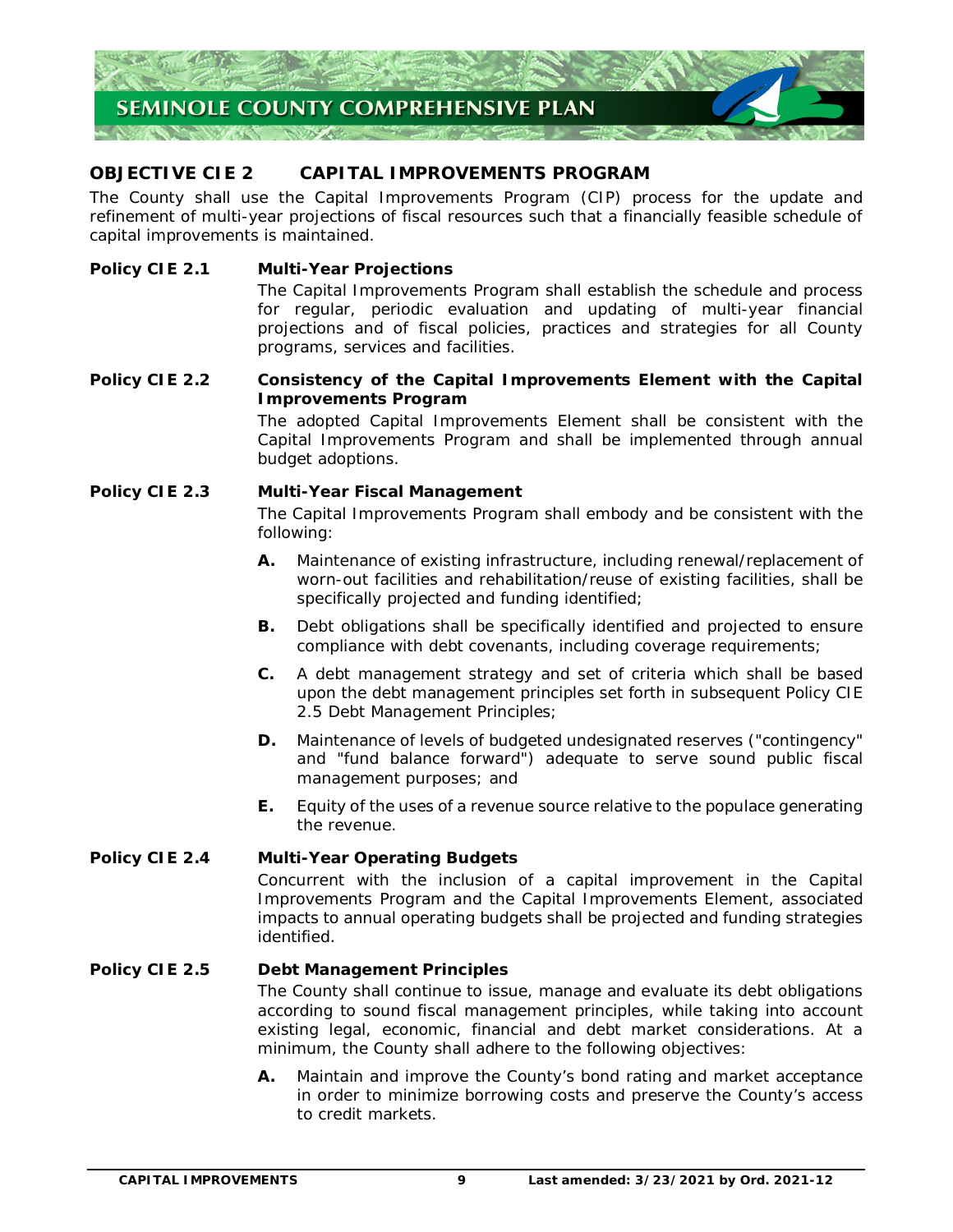

- **B.** Maintain a position of full compliance with disclosure guidelines for all financial reports, official statements, and continuing disclosure reports.
- **C.** Structure bond issues and other debt instruments to match the useful life of capital improvements using the most appropriate method of borrowing funds.
- **D.** Address pertinent factors before issuance of debt:
	- 1. Legal constraints on debt capacity and various financing alternatives.
	- 2. Urgency of the capital requirements to be met and the economic costs of delays.
	- 3. Willingness and financial ability of the taxpayers to pay for the capital improvements.
	- 4. Determination as to whether to employ a "pay as you acquire" versus a "pay as you use" approach.
	- 5. Proper balance between internal and external financing.
	- 6. Current interest rates and other market considerations.
	- 7. The financial condition of the County.
	- 8. The types, availability and stability of revenues to be pledged for repayment of the debt.
	- 9. Type of debt to be issued.
	- 10. The nature of the projects to be financed (i.e., approved schedule of improvements, non-recurring improvements, etc.).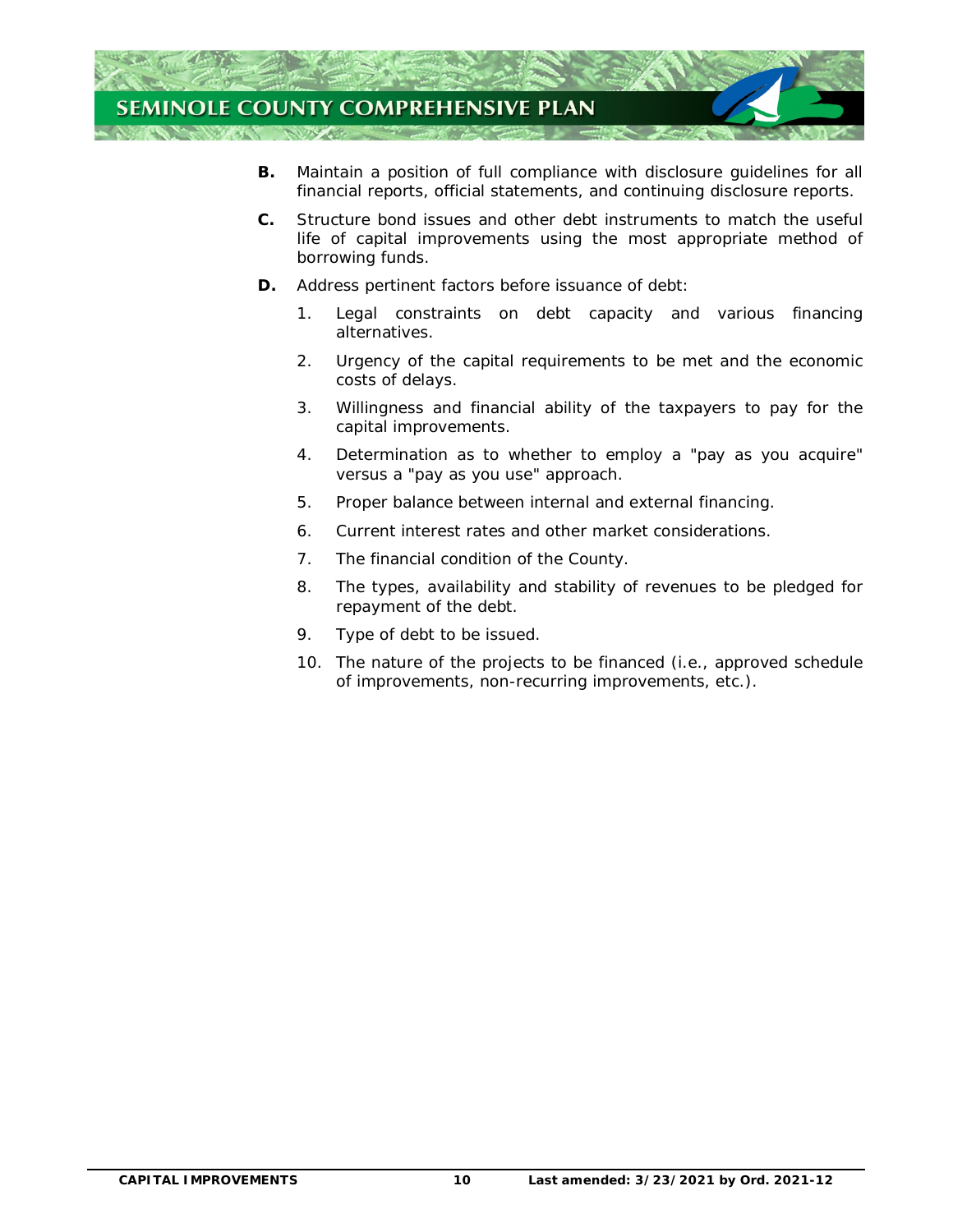

# **OBJECTIVE CIE 3 LOS AND DEVELOPMENT AND REDEVELOPMENT APPROVALS**

 By adoption and implementation of the Seminole County Comprehensive Plan, land use decisions shall require maintenance of adopted level of service standards and mobility strategies, and shall be coordinated with the Capital Improvements Element and public facility elements including the adopted schedule of capital improvements.

# **Policy CIE 3.1** Adopted Level of Service Standards and Schedules of Capital **Improvements**

 Exhibit CIE: Facility LOS - All Facilities and Mobility Strategies shall identify the adopted level of service standards for each public facility. Exhibit CIE: Facility Program for individual elements or Exhibit CIE: Schedule of Improvements for multiple facility programs shall detail the annually adopted five-year capital expenditure program supporting the goals, objectives and policies of the Plan.

## **Policy CIE 3.2 Application to New Development and Redevelopment**

 For the purposes of approving new development and redevelopment, subsequent to adoption of this Comprehensive Plan, all adopted public facility level of service standards and schedules of capital improvements shall be applied and evaluated in any new development and redevelopment reviews and approvals consistent with policies of the Implementation Element. A final development order shall be issued only if this evaluation finds that the needed public facilities that meet the adopted level of service standards are available or are assured to be available concurrent with the impacts of the development. Within the Dense Urban Land Area/Transportation Concurrency Exception Area, Mobility Strategies as detailed in the Transportation Element shall apply, rather than adopted roadway levels of service (except for State roads). Preliminary development orders shall only be issued with the condition that no rights to obtain final development orders or development permits, nor any other rights to develop or redevelop the subject property are granted or implied by the County's approval of the preliminary development order.

## **Policy CIE 3.3 Five-Year Level of Service and Impact Assessment**

 To guide provision of adequate public facilities concurrent with the impacts of development, the schedule of capital improvements for each public facility type shall be accompanied by a summary evaluation of capacity needs and availability for at least the five-year period.

## **Policy CIE 3.4 Concurrency Management and Mobility**

 Seminole County shall continue to operate a concurrency management system pursuant to the Implementation Element which, in conjunction with Policy CIE 3.2 Application to New Development and Redevelopment and other policies of this Capital Improvements Element, will ensure that development orders and permits are issued in a manner that will assure that the necessary public facilities and services are available at adopted level of service standards concurrent with the impacts of that development. Within the Dense Urban Land Area/Transportation Concurrency Exception Area, Mobility Strategies as detailed in the Transportation Element shall apply, rather than adopted roadway levels of service (except for State roads).

 For potable water, adequate water supplies and potable water facilities shall be in place and available to serve new development no later than the issuance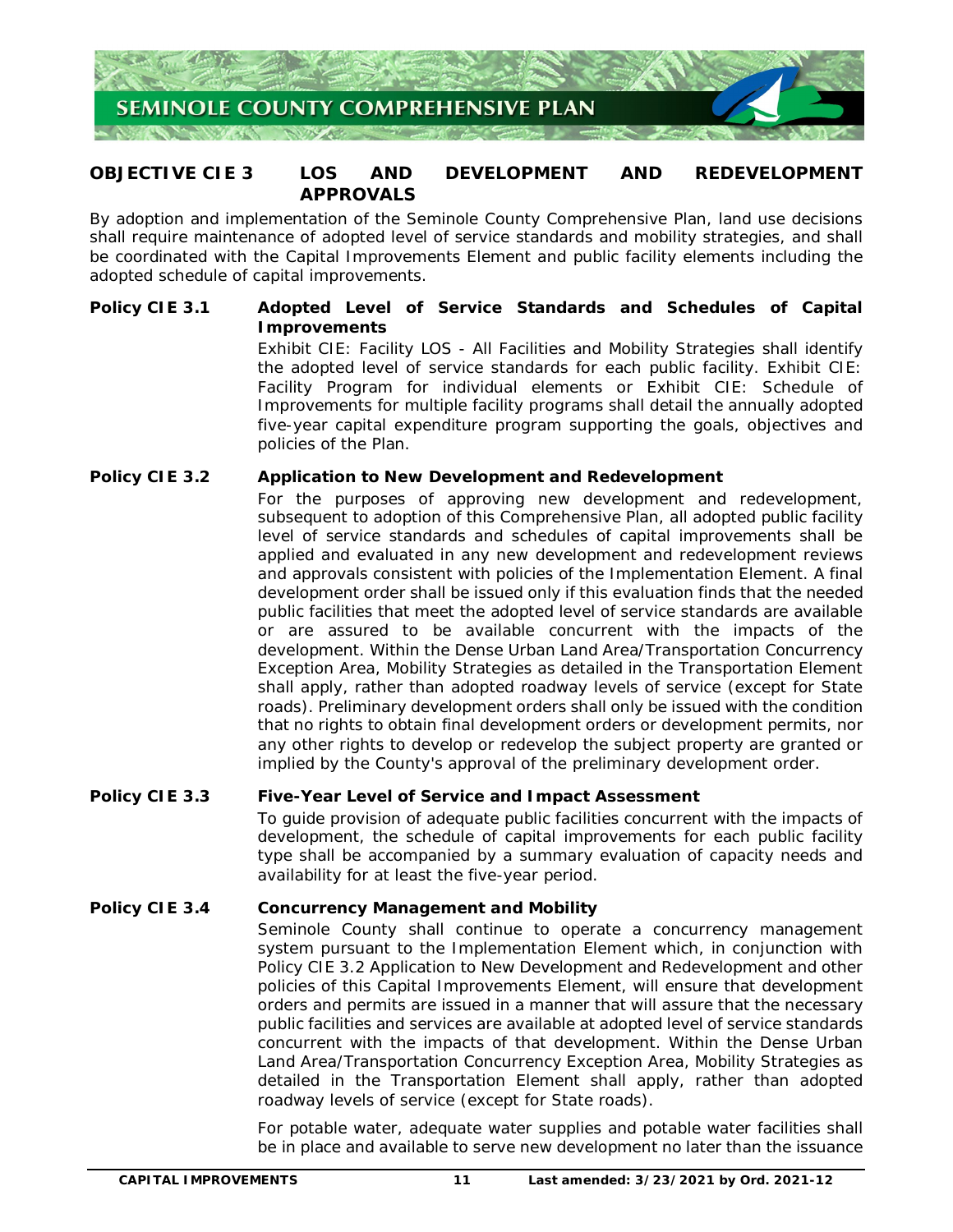

 by the County of a certificate of occupancy or its functional equivalent. Prior to approval of a building permit or its functional equivalent, the County shall consult with the applicable water supplier to determine whether adequate water supplies to serve the new development will be available no later than the anticipated date of issuance by the County of a certificate of occupancy or its functional equivalent.

## **Policy CIE 3.5 Level of Service Monitoring**

 Seminole County shall maintain a monitoring system which enables the County to determine whether it is adhering to the adopted level of service standards and the schedule of capital improvements. Findings and determinations from the monitoring system shall be used in each annual review and update of this Capital Improvements Element.

# **Policy CIE 3.6 Monitoring of Public School Facilities Level of Service**

 The County Board shall rely on the Seminole County School Board to provide a demonstration that adopted levels of service are being met. The County shall support the maintenance of the public schools level of service by requiring completion and submission for each site plan, final subdivision or functional equivalent for new residential development a School Capacity Availability Letter of Determination signed by an authorized representative of the School Board.

# **Policy CIE 3.7** Level of Service Monitoring for the US 17-92 Corridor

 The County shall verify that the municipal service providers responsible for potable water and sanitary sewer service within individual service areas of the US 17-92 Corridor can continue to provide such services to proposed redevelopment projects, in accordance with their respective levels of service, through the County's Development Review Process and such interlocal agreements as may be necessary. The County shall continue to monitor its own level of service and schedule of capital improvements for those portions of the US 17-92 Corridor that are served by Seminole County.

## **Policy CIE 3.8 Accessory Dwelling Units (ADUs)**

 As regulated under this Comprehensive Plan and the Land Development Code, ADUs shall be considered to have negligible impacts on available capacities of all public facilities, and shall not be counted toward maximum permitted densities under any applicable future land use designation. This policy shall be re-evaluated at two (2) year intervals to determine whether revisions are required to maintain adopted Levels of Service.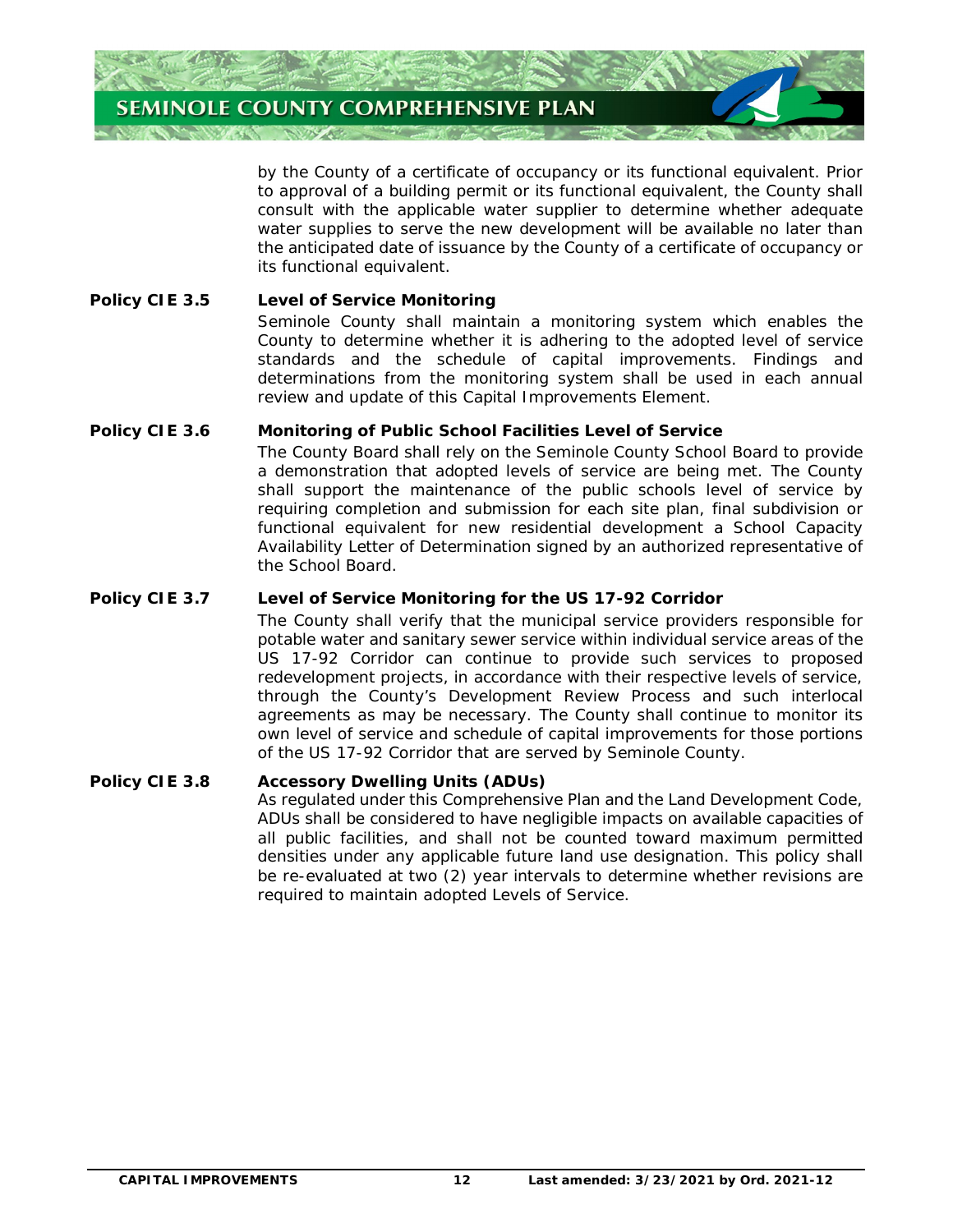

# **OBJECTIVE CIE 4 USER PAYS PRINCIPLE**

 Development shall bear a proportionate cost of needed facility improvements through equitable and legally available means.

### **Policy CIE 4.1 Developments Proportionate Share**

 Development will bear an equitable and proportionate share of the cost of providing new or expanded public facilities required to maintain adopted levels of service through mechanisms such as impact fees; capacity fees; developer dedications; developer contributions pursuant to land development regulations; and special benefit assessment/taxing districts.

#### **Policy CIE 4.2 Fee Assessments**

 The County shall regularly evaluate whether present fee levies are adequate to address impacts of inflation, whether the County needs to appropriate new impact fees, and whether capacity fees, user charges, special benefit assessment/ taxing districts and other mechanisms are adequately and fairly meeting the fiscal demands placed on the County by new development.

#### **Policy CIE 4.3 Proportionate Fair-Share Program**

 The Proportionate Fair-Share Program as provided in Section 163.3180(16), Florida Statutes, shall apply to all developments in the County that impact a road segment or transportation facility in the County Concurrency Management System that applies to areas outside of the Seminole County Transportation Concurrency Exception Area (TCEA), where the developer has been notified of a failure to achieve transportation concurrency on the roadway segment or segments, or transportation facility or facilities.

 An applicant may choose to satisfy the transportation concurrency requirements by making a proportionate fair-share contribution if the proposed development is consistent with the County's Comprehensive Plan and Land Development Code, and the County's five-year Capital Improvement Program (CIP) and the Capital Improvements Element (CIE) include a transportation improvement or improvements that, upon completion, will accommodate the additional trips generated by the proposed development, or the County agrees to add the transportation improvement to the CIP and CIE no later than the next regular update of those documents. When the Proportionate Fair-Share Program is used by a developer, this source of funding shall be included in the CIP and CIE as a revenue stream for the affected transportation improvement or improvements.

 The methodology to calculate proportionate fair-share mitigation, which is specified in the Land Development Code, shall be as provided in Section 163.3180(12), Florida Statutes proportionate fair-share mitigation includes separately or collectively, private funds, contributions of land, and construction and contribution of facilities and may include public funds as determined by Seminole County. Mitigation for development impacts to facilities on the Strategic Intermodal System, as required by Section 163.3180(16)(e), Florida Statutes, and the County's Land Development Code, requires concurrence of the Department of Transportation.

 In addition, the Proportionate Fair Share program shall apply to all development and redevelopment within the Seminole County TCEA where a proposal generates a need for expansion of or improvements to existing or planned mobility strategy facilities.